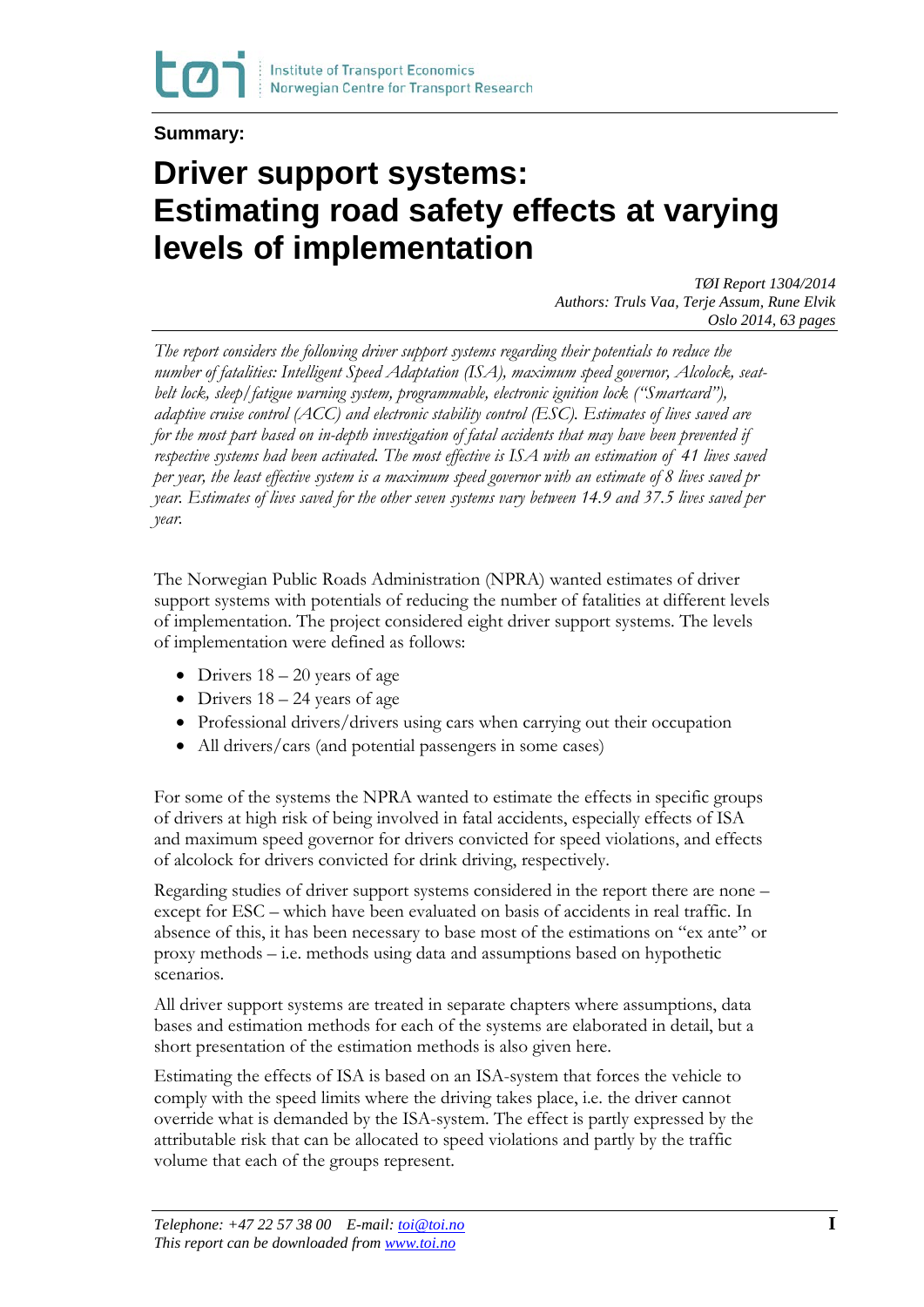Professional driving comprises all drivers who drive vehicles as inherent in their profession, as with taxi- and bus-drivers as well as drivers who drive extensively when carrying out their occupation, as with specific groups of craftsmen. Regarding professional driving we have information of the traffic volume (total number of kilometers driven). The amount of the traffic volume executed by professional drivers is estimated to 15 % of the total volume. A second method which is also used as an alternative in some cases is data from the accident register of Statistics Norway (SSB) which states the codes of vehicles which are used by drivers in the execution of their profession.

Regarding maximum speed governor the effects are based on an assumption that the set point of maximum speed is 110 km/h and that all driving speeds of 40 kmh above the speed limit zones of 80, 90 and 100 km/h are eliminated by a maximum speed governor.

The effect of Alcolock is also based on the attributable risk attributed to drink driving and to a situation where 98 % of drink driving can be prevented – the missing 2 % then attributed to Alcolock malfunction.

By a "seat-belt lock" is meant a system which prohibits the vehicle to start before all seat-belts are used and locked in all seat positions where people actually sit. Estimates of survival when using a seat-belt vary between seating positions and estimates from the Handbook of Road Safety Measures (2009), which are based on meta-analysis, are used and applied on fatal accident data from the regional Accident Analysis Groups in 2005-2009 regarding the number of drivers and passengers not having used seat-belts.

By a so-called "smartcard" is in this context meant a programmable ignition key, as with Ford's "MyKey"-system, which comprises options of applying specific measures for drivers and passengers using an ignition key of this kind. The specific MyKeymeasures are among others seat-belt use, ISA, audio-system blocking and automatic emergency call in the case of accidents. The potential, total effect of a MyKey-system cannot be calculated, except for an estimate of MyKey's automatic emergency call system because it seems analogous to the eCall system which has been studied by a Finnish, in-depth study.

Regarding the remaining three driver support systems, i.e. warning of fatigue/sleeping-at-the-wheel, adaptive cruise-control (ACC), and electronic stabilitycontrol (ESC) the methods of estimation are quite the same for all three systems as they are all based on fatal accident data from the regional Accident Analysis Groups regarding assumptions of contributing causes in respective types of fatal accidents. In addition, the effect of ESC is based on estimates from meta-analysis done in the Handbook of Road Safety Measures (2009), which are all based on data from accidents in real traffic.